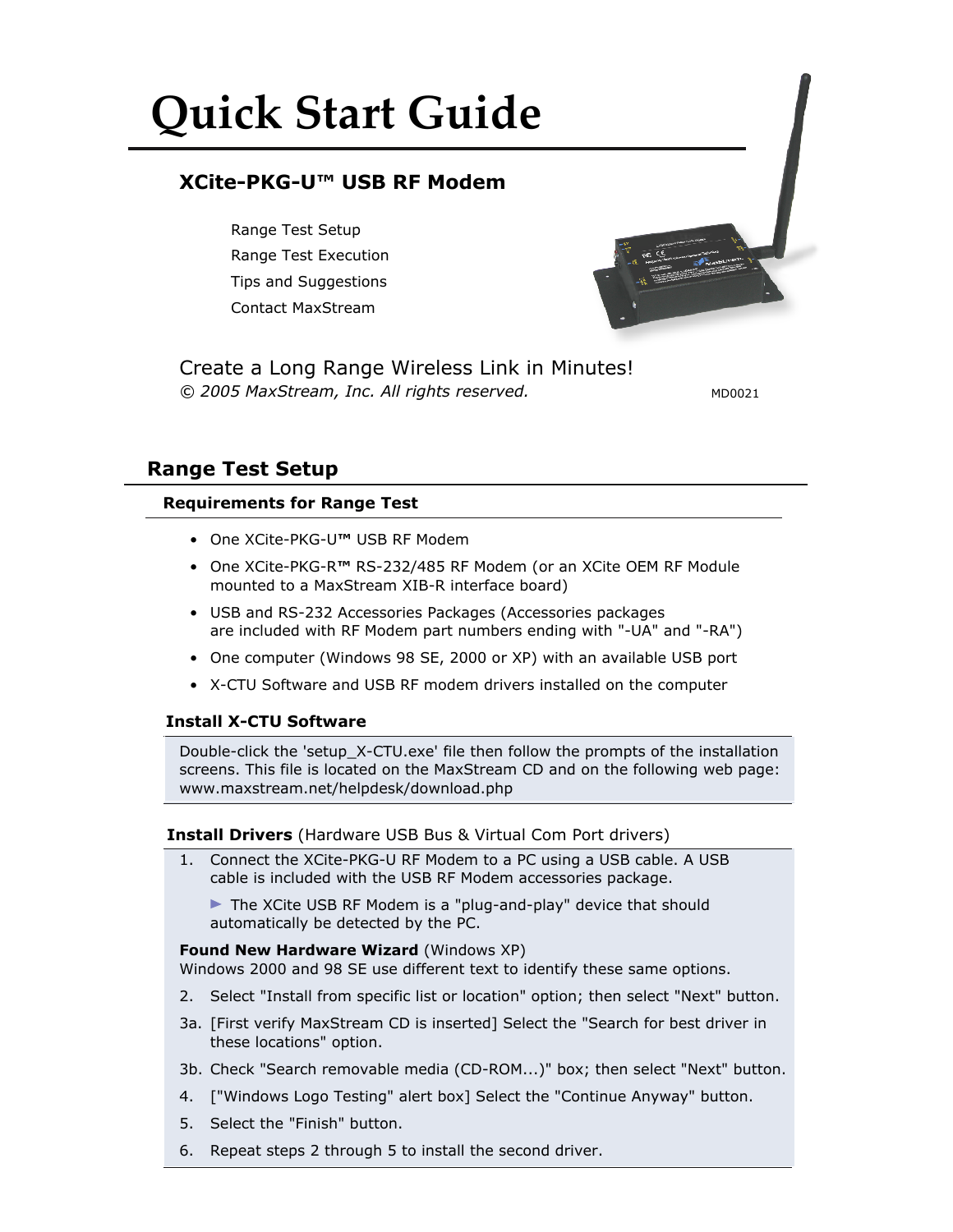# **Verify Driver Installations and Read Virtual Com Port Number**

- 1. Make sure XCite-PKG-U RF Modem (Radio1) is connected to the USB port of the PC. [Figure 1 - Illuminated bottom-left red LED indicates successful USB link.]
- 2. Launch the X-CTU Software and go to the "PC Settings" tab. [Start --> All Programs --> MaxStream --> X-CTU]
- 3. Click the "Manage" button located on the "PC Settings" tab.
- 4. [Manage Com Ports window] Locate 'MaxStream PKG-U' in the "Com Port" list and read the com port number associated with the USB RF Modem.

 The number assigned to the XCite-PKG-U USB RF Modem will be used in the "Perform Range Test" section.

PC com port enumerations can also be read under the "Ports (COM & LPT)" entry of the Microsoft Windows "Device Manager".



#### **Hardware Setup**

- 1. Verify XCite-PKG-U RF Modem (Radio1) was successfully connected to the USB port of the PC [see Figure 1].
- 2. Attach the serial loopback adapter to the DB-9 serial connector of the XCite-PKG-R RS-232 RF Modem (Radio2). [Figure 3]

 The serial loopback adapter configures Radio2 to function as a repeater by looping data back into the module for retransmission.

- 3. Attach RPSMA antennas to Radio1 & Radio2.
- 4. Power Radio2 through its power connector. (Radio1 is already powered through one of the pins in the USB connection.)

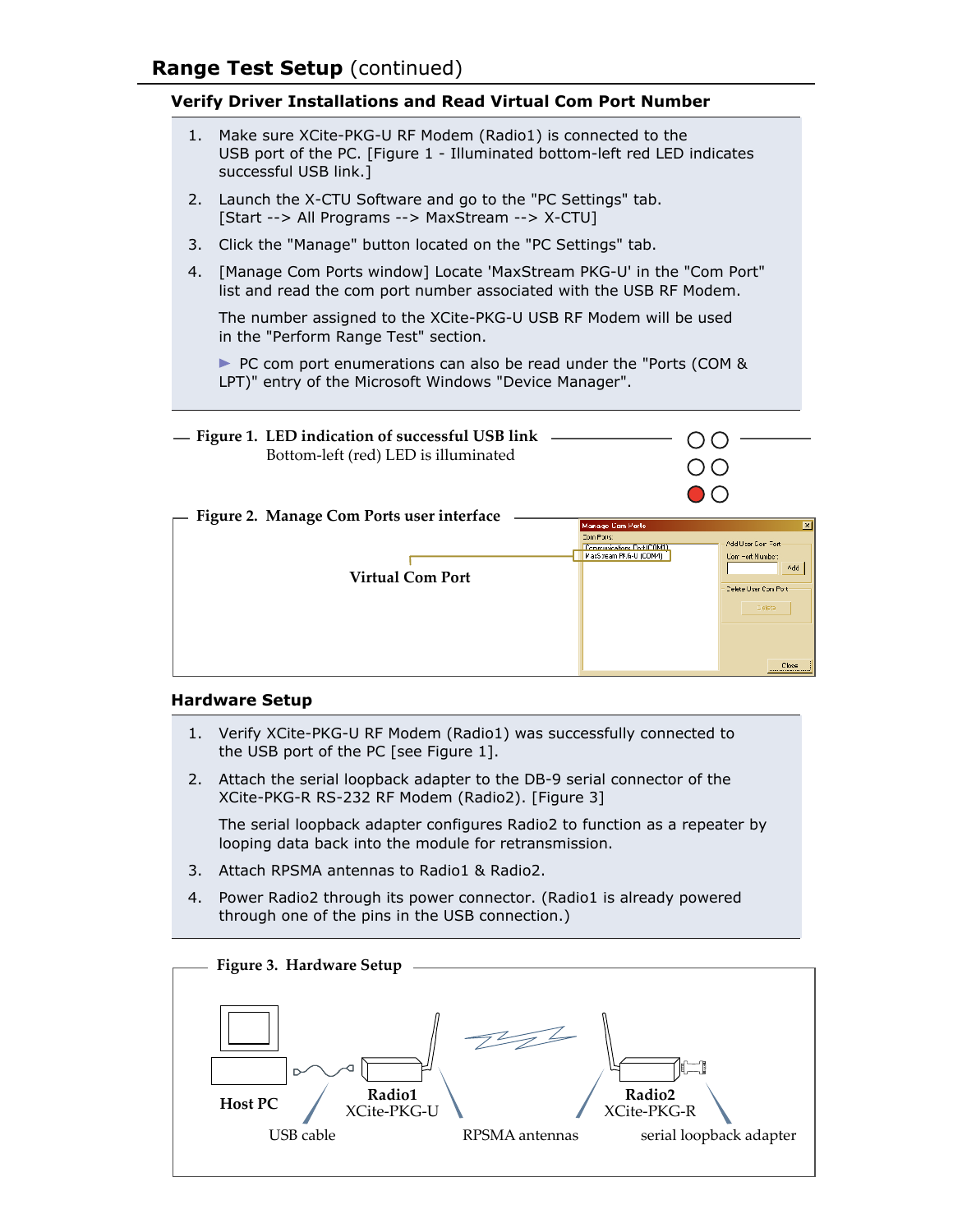# **Range Test Execution**

Use the "PC Settings" and "Range Test" tabs of the X-CTU Software to:

- Assign which PC serial com port to use when communicating with XCite RF Modems [step 2 of "Range Test" below]
- Measure XCite RF Modem's range [steps 1-8 shown below]

#### **Range Test**

- 1. Launch X-CTU Software: (Start --> Programs --> MaxStream --> X-CTU)
- 2. Go to the "PC Settings" tab [Figure 4], then select the PC com port from the dropdown list that will be used to connect to Radio1 [See the "Verify Driver Installations and Read Virtual Com Port Number" instructions on opposite page to determine which com port number was assigned.]

 If com port is not located in the dropdown list, select the "Add" button and type in the com port number. [Figure 2, opposite page]

- 3. Select the Baud rate that matches the default RF data rate (over-the-air baud) of Radio1. Use default values for remaining fields. [Figure 4]
- 4. Select the "Range Test" tab. [Figure 5]
- 5. (Optional) Select check box in the "RSSI" section to enable its display.
- 6. Select the "Start" button to begin range test.
- 7. Move Radio2 (with loopback adapter) away from Radio1 to determine the maximum range of the wireless link.

| Figure 4. PC Settings Tab                                                              |                                                          |
|----------------------------------------------------------------------------------------|----------------------------------------------------------|
|                                                                                        | <b>MXCIU</b><br>$\Box$                                   |
|                                                                                        | -USotlings   Bange Test   Tenrina   Micleo Configuration |
| PC Com Port                                                                            | Lom Hort Sictup-                                         |
|                                                                                        | Seec: Com Fort                                           |
| Default Baud Rate                                                                      | Communications Port (COM<br>1152JJ<br>Boud<br>E          |
| Refer to XCite RF Modem part number                                                    | <b>NLNE</b><br>E<br>Flow Control                         |
| to determine the default RF data rate:                                                 | ÷<br>Iε.                                                 |
| $XCO9-009-PK = 9600$ baud                                                              | Data Bits                                                |
| XC09-038PK<br>$= 38400$                                                                | NONE<br>Pale                                             |
|                                                                                        | Stop Bits                                                |
| <b>Remaining Default Values</b>                                                        |                                                          |
|                                                                                        | Test / Suay                                              |
| Flow Control = NONE                                                                    | Hust Sellin   User Com Ports   Etherne: Com Forts        |
| 8<br>Data Bits<br>$=$                                                                  | : AT commer d'Setop                                      |
| Parity<br>$=$ NONE                                                                     | ASUT Hos                                                 |
| Stop Bits<br>$= 1$                                                                     | 7R<br>Command Ehalacter (CE)                             |
|                                                                                        |                                                          |
|                                                                                        | 1000<br>Guard Time Refrie (FT)                           |
|                                                                                        | 100                                                      |
| <b>LEX</b><br><b>EXCIU JUDNIT</b>                                                      | Guard Time After (AT)                                    |
| FC Sellings   Range   pst   Temina   Ikm Fri Cirif guiation                            |                                                          |
|                                                                                        |                                                          |
| $-40$<br>Peicen:                                                                       |                                                          |
| 2.99<br>TCO.C<br>R.<br>R                                                               |                                                          |
| $\mathbf{d}$<br>s<br>n                                                                 |                                                          |
| <b>Cloar State</b><br>$\mathfrak g$<br>Ğ.                                              |                                                          |
| Advinced >>>                                                                           |                                                          |
| c                                                                                      |                                                          |
| Tect<br>Good<br>$\Delta$                                                               |                                                          |
| -63<br><sup>6</sup> Lrop Back<br><b>Bad</b>                                            | Figure 5. Range Test Tab                                 |
| л                                                                                      |                                                          |
|                                                                                        |                                                          |
| 0120456709; ¿ <=> ?@AECOE7GHIJKINK0                                                    |                                                          |
| 0120456709;; <->?@AECOE7GHIJKINK0<br>0123456739; p<->?@AECDE7CHICKINK0                 |                                                          |
|                                                                                        | RSSI (Received Signal Strength Indicator) check box      |
| 012 S4 SE 7 BB 1 ; K = 2 ? @AE COE 3GBT/IKT YINO.<br>0123456739.JR->?RAECDEFGHICKLMK0  |                                                          |
| 0120456709; p <=> ?@AECOE7GHIJRINKO                                                    |                                                          |
| 0120456709; p <=> ?@AECOE7GIIEJKINKO<br>0123456739: p<->?@AECDE7CHICKINK0              | Start / (Stop) button                                    |
| UIZ34567B9: ;<=>?@aECDE3GHIUKLMAU                                                      |                                                          |
| 012 84 567 89 : 23 = 23 @ AE COE FOR TOKT WKO<br>0123456739. . <- > ? RAECOEFGHIJNINNO |                                                          |
| 0120456709; p <=> ?@AECOE7GUT<br>(Packet Information)                                  |                                                          |
| 0120456709; p <=> ?@AECDE7Ghi<br>0123456739: y<->?@AECDE7CHIJKIMK0                     |                                                          |
|                                                                                        |                                                          |
| Transnit Receive                                                                       |                                                          |
| 9600 B N T FLOW:NONE<br><b>COMI</b>                                                    |                                                          |
|                                                                                        |                                                          |